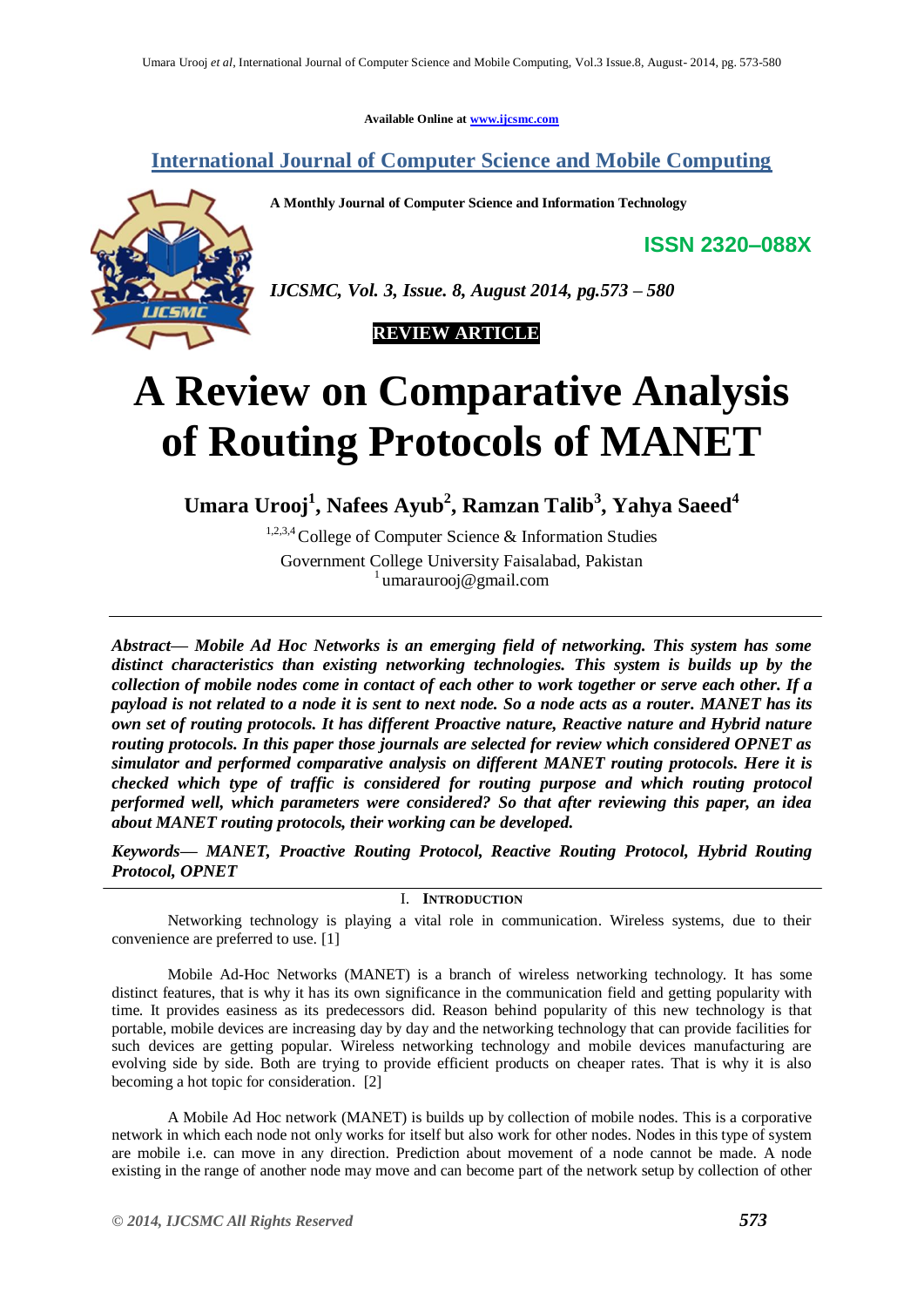nodes. If a node moves from its position it causes disturbance/link failure. In this type of network links builds up continuously.

In MANET as there is no dependency on the central body operating a network, MANET getting more popular. MANET removes dependency mechanism. A node serves both as router and a host providing flexibility to the network. No prediction can be made about movement of node, a link establishment, its failure. Mobile nodes users don't know which nearby node providing communication mean. When a node comes in contact of other node, it's become part of communication setup. It sends data that do not relate to it. When a node moves from a network, the links that are established due to this node break and route discovery process initiates.

#### *A. Mobile Networks*

Mobile networks fall into two categories. One is structure based network in which each device is performing its own predefined functionalities and other type of mobile networks is infra structure less. In infra structure less networks, there is no predefined topology and movement pattern. WLAN is an example of structure based network while MANET is an example of Infrastructure less network [3].



Fig. 1 Mobile Networks Types

#### *B. MANET Routing Protocols*

MANET has its own set of routing protocols that performed functionalities for Mobile devices communication. According to nature and way to behave MANET routing protocols falls into three categories i.e. Proactive, Reactive and Hybrid nature routing protocols.



Fig. 2 MANET Routing Protocols Types

#### *1) Proactive Routing Protocols*

Proactive routing protocols also called Table Driven routing protocols. As its name show these routing protocols maintains information of nodes in Tables. These tables are periodically updated to check the changes in the network. When a new node comes into the network, routing table add this node and its nearby nodes to the routing table. Each node, routes related to each node is calculated before their need. When a node wants to send data to other node, it simply utilizes already calculated nodes. A periodic updating of routing protocols is needed to keep them up to date. But this updating cause overhead. DSDV, OLSR are examples of these types of routing protocols for MANET. [4]

#### *2) Reactive Routing Protocols*

Proactive routing protocols also called On Demand routing protocols. As its name show these routing protocols works on demand. Routes are created on demand base. A sending node initiates routing process. When a node wants to send data to a destination node, it initiates route request to get a route to the destination node. Route request packet is broadcast to every node part of the network until it reaches the destination node or a node that is linked with a destination node. As compare to proactive routing protocols these nodes calculate route when needed. So no overhead is created in this type of routing protocols. DSR, AODV are examples of this type of routing protocols for MANET. [4]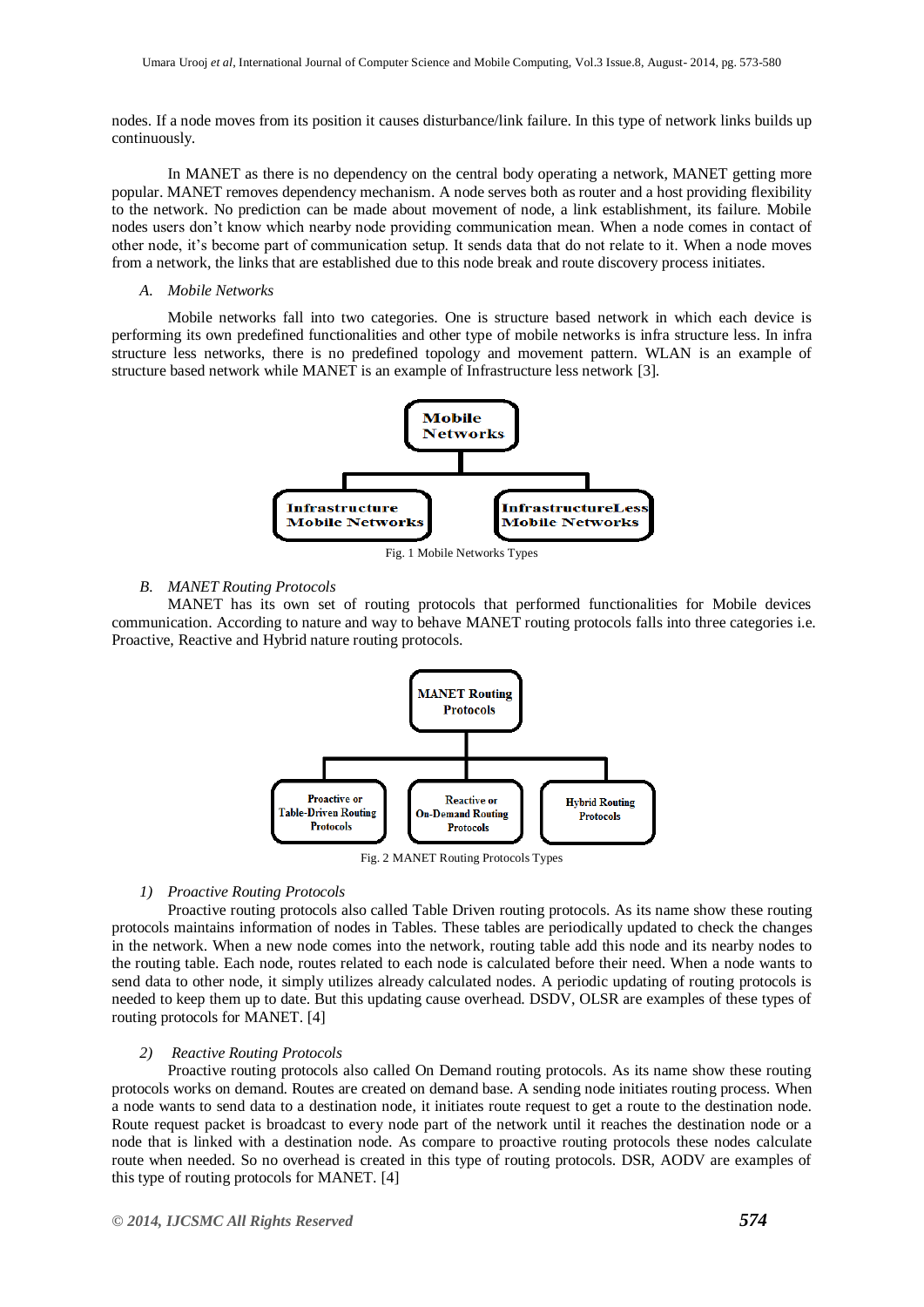## *3) Hybrid Routing Protocols*

As its name show, Hybrid routing protocols includes features of both i.e. Proactive routing protocols and Reactive routing protocols. These protocols are smarter as including good characteristics of both routing protocols. These protocols are few in number as passing through from developing and designing stages. GRP, ZRP are examples of this type of routing protocols for MANET. [4]

## *C. Literature Reviewed*

An overview of MANET routing protocols, work done over MANET routing protocols, traffic types considered and Parameters considered for evaluation to be fulfilled is presented in this paper. Aim behind selecting MANET routing protocols is that MANET is an evolving technology of field networking.

In [5] comparative analysis on reactive routing protocol AODV and proactive routing protocol OLSR was performed. OPNET Modeller was used for simulation purpose. Simulation was run for 1800 seconds. Total four scenarios with different conditions were performed. In two scenarios modified parameters were used for evaluation. Modified parameters enhance the performance by reducing End to End Load and Network Load. OLSR performed well as compare to AODV. But reactive nature AODV generated low Network Load and proactive nature OLSR generated more Network Load.

Parameters considered for analysis were

- Number of nodes: 72
- Area: 5000\*5000 m
- Network Traffic: IP G.711 voice channel
- Data Rate: 120 kbps
- Packet Size: 120 B
- Simulation Time: 120 seconds

In [6] four MANET routing protocols DSR, AODV, OLSR and GRP were considered for work. Two applications were considered i.e. FTP and E-mail on same condition parameter set for analysis. OPNET 14.0.APL3 was considered as simulator. Uploading and downloading time for FTP and E-mail were considered for analysis. After evaluation they concluded that OLSR performed well while DSR protocols performed poor for considered set of performance parameters. After OLSR, GRP performed well and after GRP, AODV performed well.

Parameters considered for analysis were

- No. of Nodes: 30
- Area: 5000\*5000 m
- $\bullet$  Simulation Time: 5 hours= $5*3600=18000$
- Traffic Source: CBR
- Mobility Model: Random Way Point
- Operational Mode: 802.11g
- Data Rate: 11 Mbps
- Command Mix (Get/Total) for ftp: 50%
- Send/Receive Interarrival time (sec) for email: Exponential (3600)

In [7] comparative analysis on AODV reactive routing protocol and OLSR proactive routing protocol was performed. Performance evaluation parameters were set to Throughput, Traffic Received and Delay. Simulator used for simulation was OPNET 14.5. AODV has higher End to End Delay while OLSR has lower values. When number increased from 10 to 100 AODV again has higher End to End Delay. In case of FTP Traffic Received for lower number of nodes OLSR and for higher numbers of nodes AODV performed good. Proactive routing protocol OLSR performed well as compare to AODV.

- Parameters considered for analysis were
	- Area:  $1000 * 1000$  m
	- No. of Nodes: 10, 100
	- Nodes Mobility: 10 m/s
	- Traffic Type: FTP
	- Movement Model: Random Way Point Model
	- Transmit Power (W): 0.005
	- Simulation Time: 3\*60 =180 second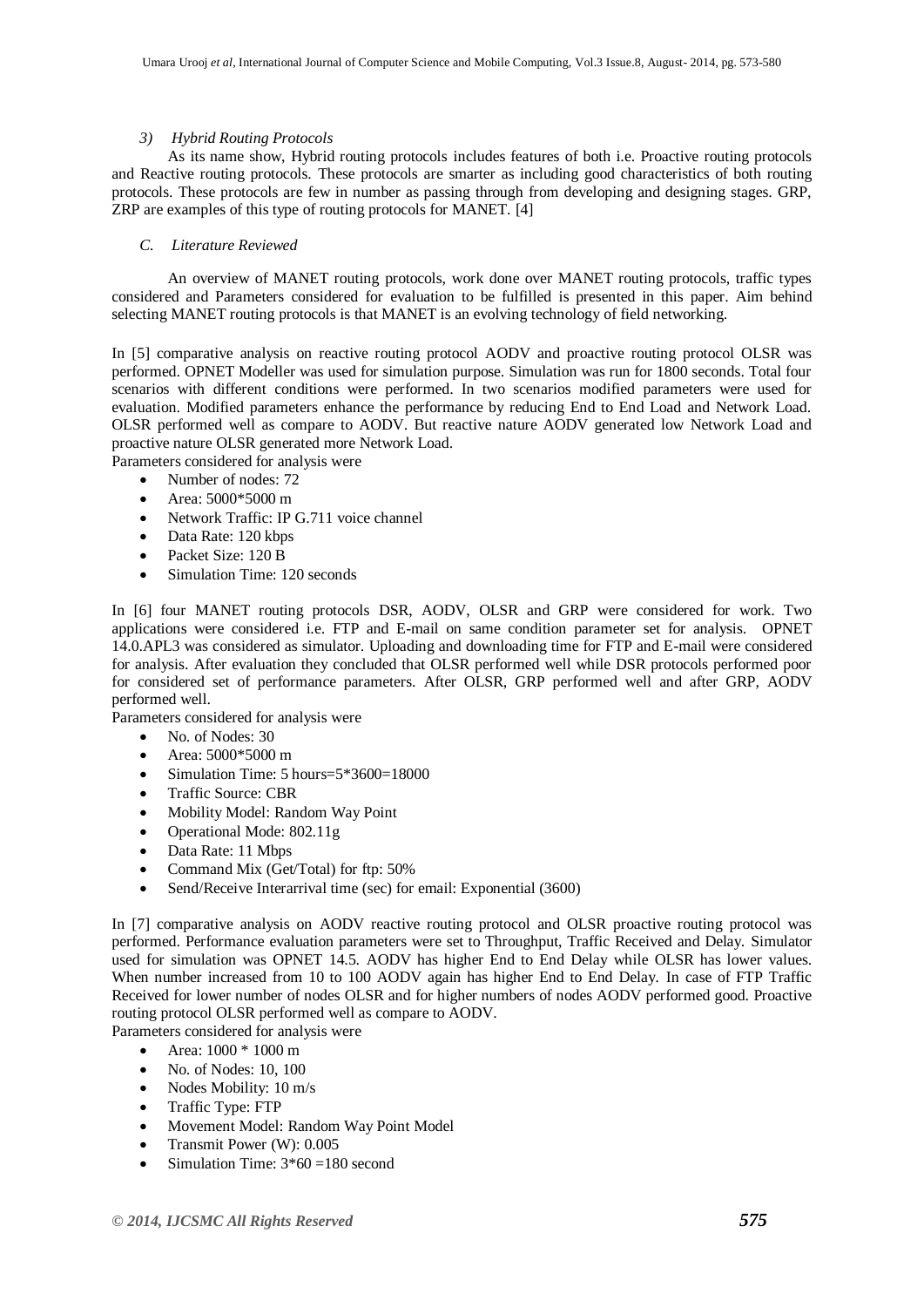In [8] comparative analysis was performed on DSR and TORA two Reactive Routing protocols. OPNET 14.5 was considered for simulation design. Quality of Service parameters included for evaluation were End to End Delay, Throughput and Retransmission of Packets. TORA showed worst behaviour while DSR showed comparatively good results. CBR traffic was used that has effect on End to End Delay. DSR has low Packet Dropped, has high Throughput, good Scalability, low Routing Overhead. On the other hand, TORA has average Packet Dropped, high Throughput values, best Scalability, low Routing Overhead. DSR suits to a network having mobile nodes of moderate speed. TORA is suitable for the network with large number of mobile nodes having high speed values.

Parameters considered for analysis were

- No. of Nodes: 50
- Area: 1000 \* 1000 m
- Mobility Model: Random Way Point Model
- Simulation Time: 10 sec
- Application: FTP
- Start Time Offset: Constant
- Duration: 10 sec
- Random Way Point Speed: 30 m/s
- Pause Time: 300 sec
- Start Time: 0 sec

In [9] comparative analysis was performed on OLSR and AODV. Throughput, Media Access Delay and Network Load, WLAN standard parameter of IEEE 802.11 were set as performance evaluation metrics. Due to proactive nature of OLSR it has low values for Network Load and Media Access Delay. In this analysis results showed that OLSR outperformed than AODV.

Parameters considered for analysis were

- No. of Nodes: 40
- 600\*600 m
- Simulation Time:  $20*60=1200$  seconds
- $\bullet$  Mobility: 30 m/s
- Traffic Type: FTP
- Packet Inter Interval Time (sec): Exponential (1)
- Packet Size (Bits): Exponential (1024)
- IP: IPv4
- Mobility Model: Random Waypoint
- Seed: 128
- Update Interval: 500,000 Events

In [10] OLSR and TORA were considered for comparative analysis. Simulator considered for simulation was OPNET. Parameters considered for Performance matrices include Throughput, Delay, Data Dropped and Retransmission Attempt. OLSR performed better for Retransmission attempt, has low Data Dropped, high Throughput and lower Delay. TORA has large number of Retransmission Attempt, high values for Delay, higher values of Data Dropped and lower Throughput. So overall Proactive Routing protocol OLSR performed better than Reactive routing protocol TORA.

Parameters considered for analysis were

- Maximum Simulation Time: 420 seconds
- No. of Nodes: 70
- Mobility Model: Random Waypoint
- MAC Layer Protocol: IEEE 802.11
- Node Placement: Uniform

In [11] AODV, OLSR, TORA and DSR were considered for comparative analysis. Stationary and Mobile nodes were considered for analysis. HTTP traffic was considered for analysis. OPNET 14.0 was used for simulation purpose. Heavy traffic was considered for HTTP load. Parameters included in performance parameters were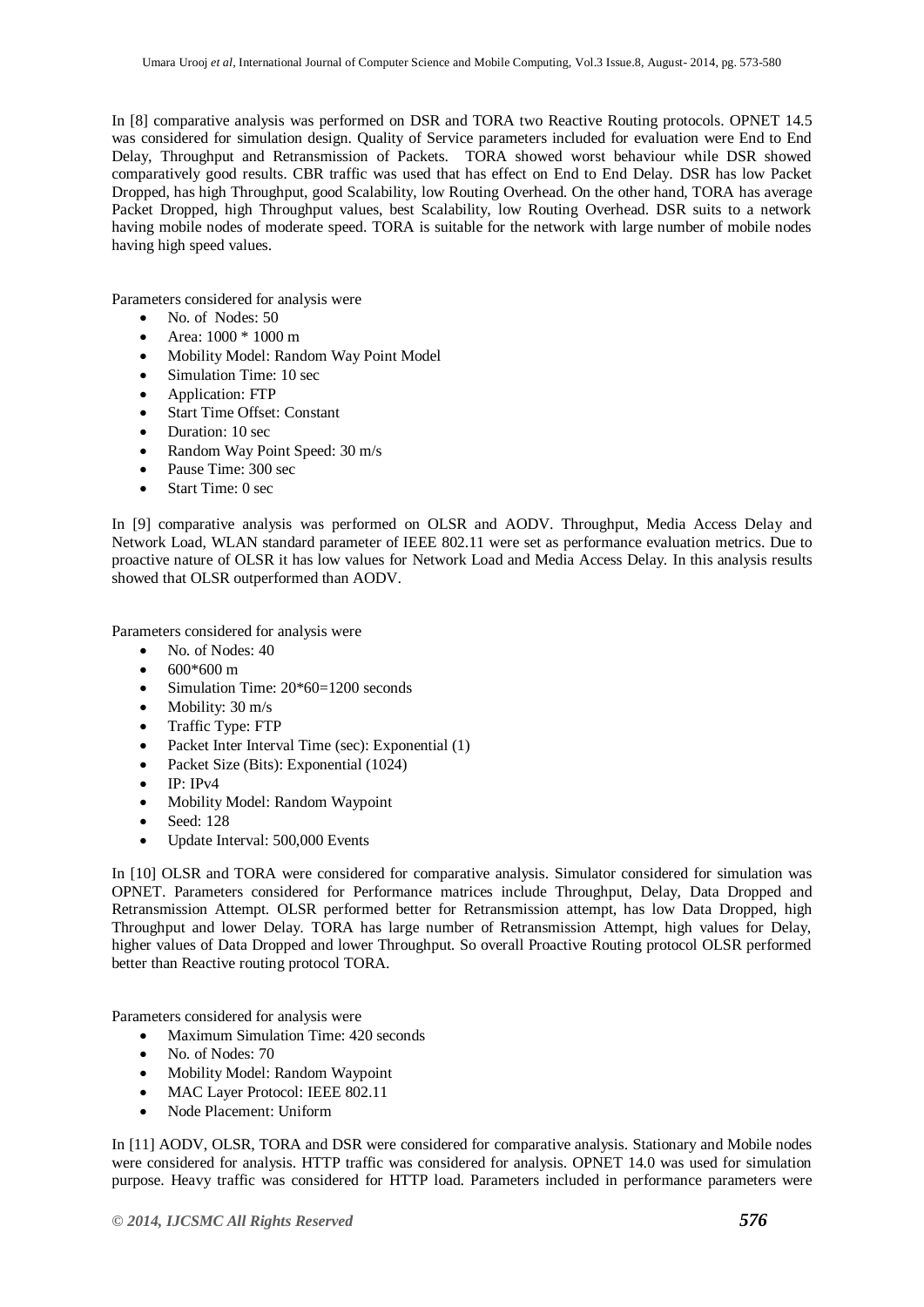Throughput, Data Rate and Delay. OLSR outperformed than other three routing protocols i.e. TORA, DSR and AODV. OLSR performed well in case of Mobility however Data Rate was high for TORA.

Parameters considered for analysis were

- No. of Nodes: 18
- Speed: 10 km/hr
- Area: 100\*100 m
- Simulation time: 5\*60=300 seconds

In [12] OLSR, AODV, GRP, TORA and DSR were considered for comparative analysis. VoIP traffic was considered for analysis. Simulation was carried out in OPNET simulator. Performance evaluation parameters included Packet Delay Variation, Jitter, End to End Delay, Voice Quality, Wireless LAN Delay and Throughput. Results showed that TORA is suitable for VoIP network due to its Optimized Routing Algorithm. It performed well with voice codec G.711. OLSR and GRP performed well for large network. DSR gave poor results. Parameters considered for analysis were

- Area: 800\*800 m & 1600\*1600
- No. of Nodes: 25 & 85
- Mobility Model: Random Way Point with continuous movement
- Minimum Speed: 10 m/s
- Maximum Speed: 5 m/s
- Simulation Time: 600 sec
- Communication Model: Selection by Strict Channel Match
- Distance Threshold: 300 m
- MAC Layer: IEEE 802.11 DCF with transmission rate of 12 Mbps for voice application
- Application: Voice
- Codec: G.711 and GSM-EFR
- Frame Size: 20 ms
- Compression & Decompression Delay: 0.02 sec
- Type of Service: Interactive Voice

In [13] DSR, OLSR, TORA and AODV were considered for comparative analysis. Parameters included for evaluation were Throughput and Delay. HTTP traffic was used for analysis. Traffic with Heavy and Light Load were set for evaluation. Simulator used for simulation was OPNET 14. OLSR performed well for medium size networks. TORA has longest Delay values but it has high Throughput than AODV and DSR. TORA has higher Delay values than DSR.

Parameters considered for analysis were

- No. of Nodes: 30
- Area: 1000\*1000 m
- Server: WLAN randomly distributed
- Mobility Model: Random Way Point
- Speed:  $2 \text{ m/s}$
- Pause Time: 100 sec
- MAC protocol: 802.11 b
- Transmission Range: 150 m
- Transmission Rate: 11 Mbps
- Packet Size: 1024 Bytes

## **Heavy Browsing:**

- Page Rate (Pages/Hour): 60
- Page Size (Objects/Size): 10
- Average Object Size (Bytes/Object): 12000

## **Light Browsing:**

- Page Rate (Pages/Hour): 5
- Page Size (Objects/Size): 10
- Average Object Size (Bytes/Object): 12000

In [14] DSR, GRP and OLSR were considered for comparative analysis. FTP traffic was used for analysis. For simulation purpose OPNET 14.5 was used as simulator. Performance matrices included Throughput, Delay, Retransmission Attempt and Network Load. Results showed that OLSR performed well. In Network Load case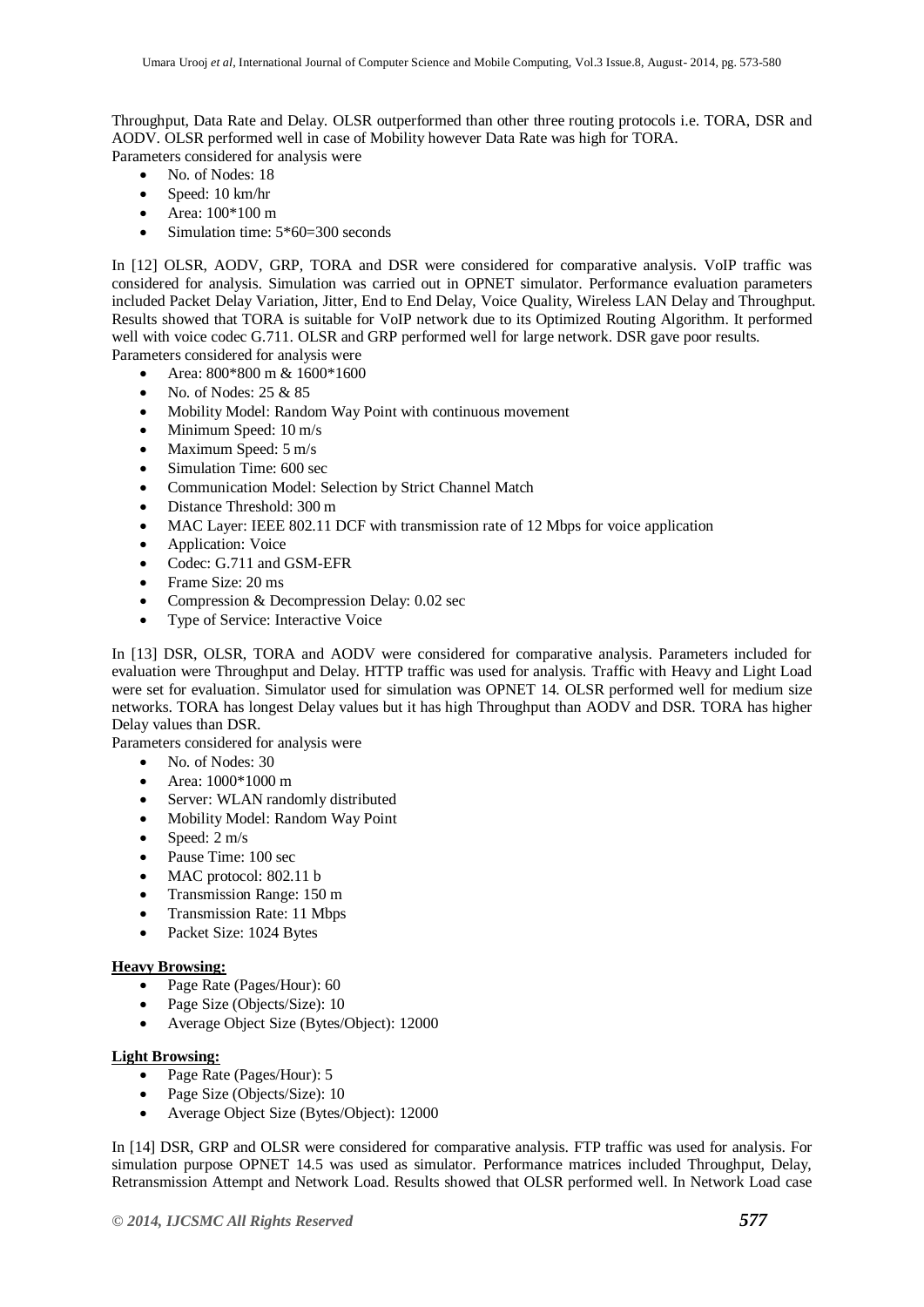GRP showed good results. GRP protocol outperformed than DSR in the cases of Throughput, Delay and Network Load.

Parameters considered for analysis were

- Area: 1200\*1200 m
- Operation Mode: 802.11a & 802.11g
- No. of Nodes: 50 & 100
- Bit Rate: 54 Mbps
- Transmit Power: 0.10 Watt
- Simulation Time: 1200 sec
- Addressing Mode: IPv4
- Speed: 128 sec
- Update Interval: 50,000 event
- Simulation Kernel: Based on 'Kernel Type' preference
- Buffer Size: 1024000
- Packet reaction power threshold: -95

In [15] OLSR and AODV were considered for comparative analysis. FTP type traffic is considered for evaluation. Simulator used for simulation purpose was OPNET 14.5. Performance evaluation parameters were set to Network Load, Throughput and End to End Delay. Node density considered for evaluation purpose has 25 and 50 numbers of nodes. Simulation time set for simulation was 480 seconds at a rate of 11 Mbps. For OLSR 20 and 50 nodes network was designed, same parameters were set to generate network for AODV protocol. It was concluded selection of an efficient routing protocol has a great impact on the network efficiency.

Parameters considered for analysis were

- Trajectory Model: wlan\_interference scenario
- Area:  $3.5*3.5 \text{ km}$
- Simulation Time:  $8 \text{ min} = 480 \text{ sec}$
- No. of Nodes: 25 & 50
- 802.11 Data Rate: 11 Mbps
- Traffic type: FTP

In [16] DSR, AODV and OLSR were considered for comparative analysis. HTTP and DB traffic were used for evaluation. Simulator considered for simulation design was OPNET. Performance evaluation parameters included Media Access Delay, Throughput and Delay for a network caring 50 number of nodes. Results showed that for both traffics considered, OLSR performed well. For a network having different data traffic, OLSR has good results for Media Access Delay, Throughput and Delay.

Parameters considered for analysis were

- $\bullet$  Area:10\*10 km
- Data Rate: 11 Mbps
- No. of Nodes: 50
- Buffer Size: 256000
- Traffic Type: Database (DB) (Medium Load) & HTTP (Heavy Browsing)

In [17] OLSR, TORA and AODV were considered for comparative analysis. VoIP traffic was used for analysis. Simulator used for simulation purpose was OPNET 14.5. Performance matrices included Mean Opinion Score (MOS), Delay, Jitter, Network Load and Throughput. Node density considered for evaluation purpose has 15 and 30 number of mobile nodes. For TORA routing protocols it was observed that it has low voice quality than AODV for MOS, has maximum Jitter value, for high number f nodes has high values for Throughput, good results for Network load has high node density and low values for End to End Delay. AODV has good voice quality for MOS, average values for Jitter, low Throughput values, high Network Load and End to End Delay. In case of OLSR average voice quality for MOS, average results for Jitter, high Throughput for highly dense network and has average Network Load values. OLSR performed well than TORA and AODV. TORA performed good for Large and Small scale networks. AODV performed well with low number of nodes for voice channel.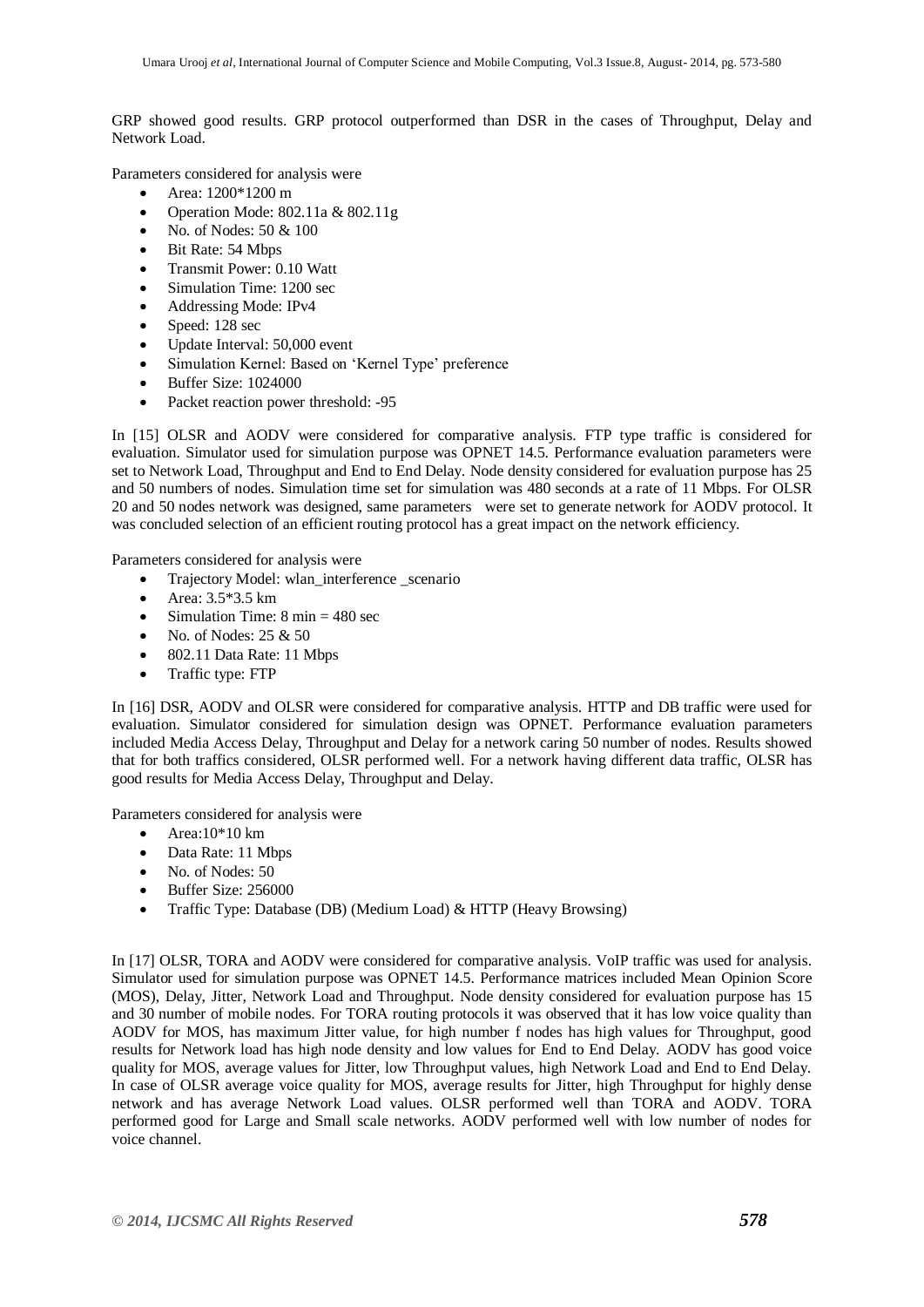Parameters considered for analysis were

- No. of Nodes: 15, 30
- Area:  $2.5 * 2.5$  Km
- Data Rate: 11 Mbps
- Application Traffic: VoIP
- Simulation Time:  $30 * 60 = 1800$  sec
- Channel Type: Wireless/GSM Voice Channel
- Network Interface Type: Phy/Wireless Phy

In [18] TORA, DSR and AODV were considered for comparative analysis. Simulator used for simulation was OPNET. Performance evaluation matrices included Numbers of Hopes per Route, Total Traffic Received, Route Discovery Time, Traffic Load and Throughput. Different node density scenarios were generated varying from 20 to 200 for mobile and stationary nodes. In case of Packet Received when number of nodes increased performance increased exponentially. Results showed that AODV performed well as compare to TORA and DSR. DSR performed well as compare to TORA for large number of nodes. They also put light on Power awareness and security issues.

Parameters considered for analysis were

- Area: 500 \* 500 m
- Mobility Model: Random Way Point Model
- Pause Time: 260 sec
- *D. Summary*

In all the considered Journals DSR, AODV, TORA, OLSR, GRP were considered. FTP, E-mail, HTTP, VoIP, Data Base traffic were used for communication among the nodes. Minimum 20 and Maximum 200 nodes were selected. Different parameters were included for evaluation. In some Journals IEEE 802.11 WLAN standard was also considered for evaluation. In all the considered Journals Proactive routing protocol OLSR performed well as compare to Reactive routing protocols.

## **References**

[1] Kumar, R. & Singh, P. (2013). Performance Analysis of AODV, TORA, OLSR and DSDV Routing Protocols using NS2 Simulation. *International Journal of Innovative Research in Science, Engineering and Technology*, 2(8): 3857-3864

[2] Misra, S., Woungang, I. & Misra, C. S. (2009). Guide to Wireless Ad Hoc Networks. London: Springer.

[3] Bang, O. A. and Ramteke, L.P. (2013). MANET: History, Challenges and Applications. *International Journal of Application or Innovation in Engineering & Management (IJAIEM), 2(9): 249-251* 

[4] Patel, K., Kumar, R. & Daniel, K. (2013). Performance Analysis & Behavioral Study of Proactive & Reactive Routing Protocols in MANET. *International Journal of Advanced Research in Computer and Communication Engineering*, 2(4): 1789-1796

[5] Hosek, J. (2011). Performance Analysis of MANET Routing Protocols OLSR and AODV. *International*, 2(3): 22-27

[6] Verma, A. & Gujral, S. (2011). Performance Analysis of Routing Protocols for Ad hoc Networks. *International Journal of Computer Science & Emerging Technologies IJCSET*, 2(4): 484-487

[7] Walia, K. & Singh, C. (2011). Simulation based Performance Evaluation and Comparison of Proactive and Reactive Routing Protocols in Mobile Ad hoc Networks. *(IJCSIT) International Journal of Computer Science and Information Technologies*, 2(3): 1235-1239

[8] Chakrawarti, k. & Madhulika. (2012). A QoS-based Measurement of DSR and TORA Reactive Routing Protocols in MANET. *International Journal of Advance Research in Computer Engineering & Technology*, 1(3): 80-84